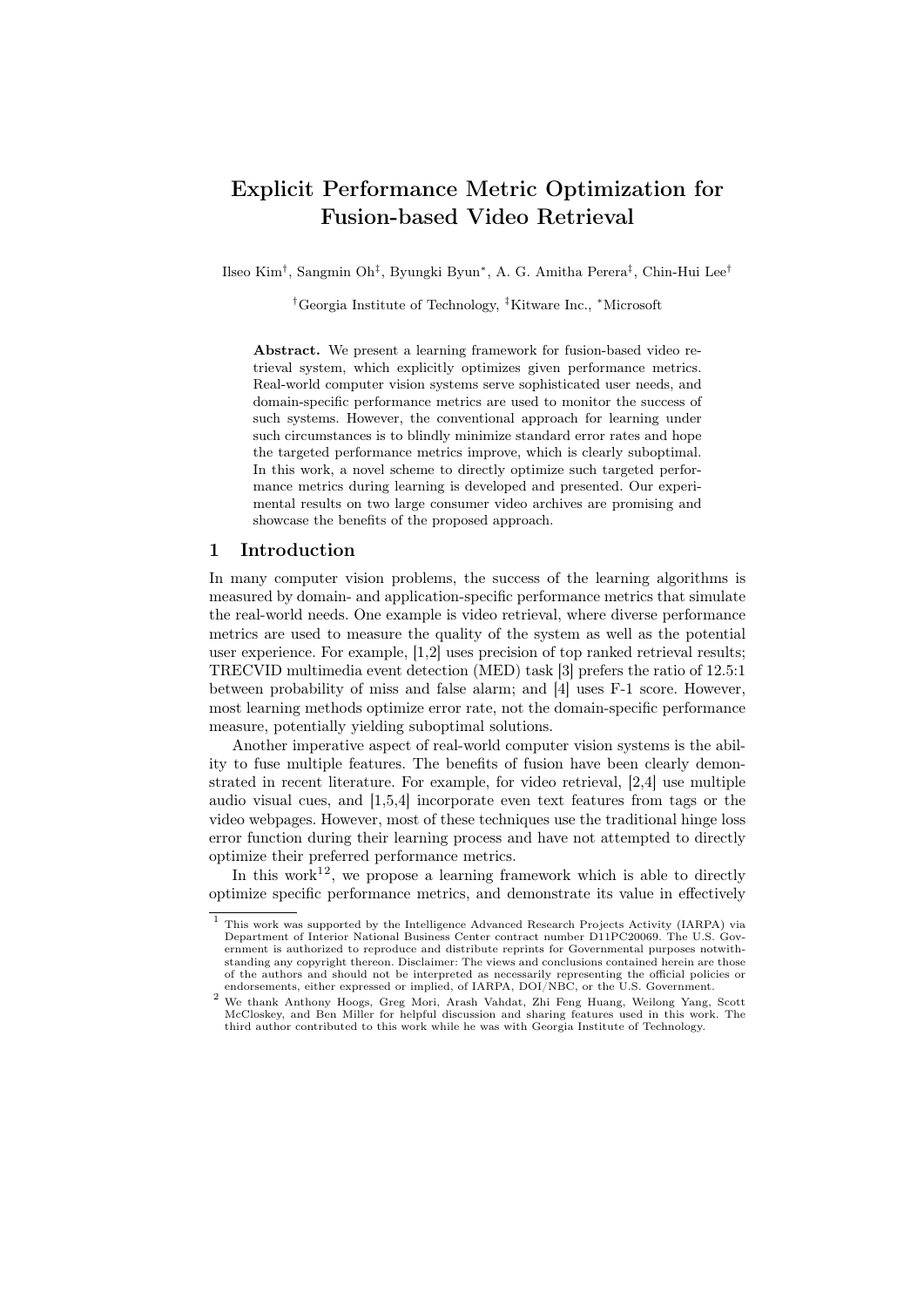fusing multiple features. First, we introduce a systematic learning framework to directly optimize specific performance metrics beyond simple error rates. This direct optimization means that we can avoid the prolonged parameter search process typically required when the target metrics are optimized indirectly. Second, we apply our learning framework to fusion classifiers for consumer video retrieval problems. We show that our approach can learn competitive fusion classifiers while simultaneously optimizing given performance metrics. Our experiments on challenging video datasets show promising results.

# 2 Related Work

With our focus on optimizing performance metrics for fusion classifiers in consumer video retrieval, there are three areas of related work.

Performance Metric Optimization. Learning with explicit performance metric optimization has been mostly studied in machine learning community, albeit sparsely. [6] is a good reference and discusses optimization of a few performance metrics for SVM and boosting. However, most of them use elements of discrete search, different from our straightforward continuous optimization. Pareto criteria was introduced for multiple performance metric optimization [7]; however, Pareto criteria only provides partial ordering between multiple metrics, and joint optimization or complex metrics are not supported. In contrast, the basis of our approach, maximal figure-of-merit (MFoM), is a general framework which has been applied to problems such as text categorization, e.g., [8]. This work provides the first study on incorporating MFoM framework for audio-visual fusion for video retrieval, and presents the first principled approach to explicitly optimize the criteria in Sec. 3.

Fusion. An example fusion method is multiple kernel learning (MKL) [9]. In MKL, because a final fusion classifier is trained using all features jointly from early stages, it can be categorized as an 'early fusion' method. However, MKL does not systematically support the optimization of particular performance metrics, and reported results are not always competitive [10]. Other examples include the use of boosting for fusion [11,10]. A variant of LP-Boost introduced in [10] is more related to our work in terms of overall 'late fusion' architecture.

Fusion-based Consumer Video Retrieval. The fusion of multi-modal features for consumer video retrieval is an on-going area of research. For example, [2] introduced CCV dataset and showcase a benchmark system which uses SVM as a fusion classifier. [4] introduces a retrieval system which improves performance by incorporating manually designed semantic hierarchy. [5,1] presents tag recommendation approaches on YouTube videos. For collaborative competition, TRECVID [3] runs an MED track and disseminates large datasets annually.

# 3 Explicit Performance Metric Optimization

In this section, we show how our approach explicitly optimizes targeted performance metrics. The novel elements are in the details of incorporating the performance metric into the objective function of a learning framework. For clarity, this paper focuses on our chosen metric; however, the derivation can be easily extended to other metrics of interest.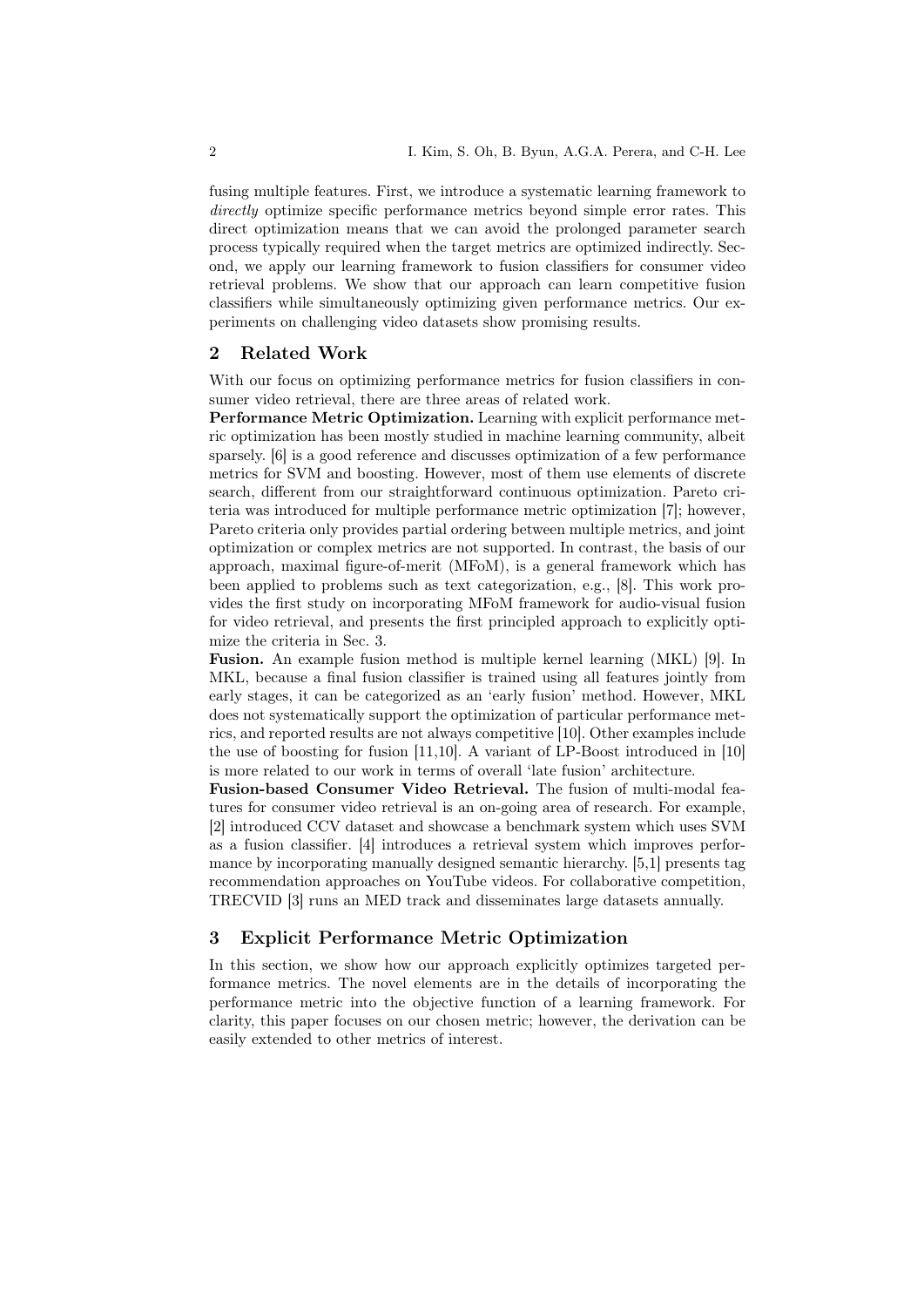#### 3.1 Evaluation metric for real-world video retrieval

In real-world retrieval tasks, the performance metrics that capture user desires can differ widely. For example, for a 'Google search', the important metric may be precision of the top- $N$ . For a statistical analysis problem, on the other hand, recall may be the most important factor. In general, a large class of these metrics can be thought of as the weighted combinations of the probabilities of missed detections  $(P_{MD})$  and false alarms  $(P_{FA})$  at a particular operating point.

In this paper, we focus on the weighted sum of  $P_{MD}$  and  $P_{FA}$  at a particular ratio, wihch is suggested by the TRECVID MED tasks. Concretely, the goal is:

Minimize 
$$
S_{\tau} = P_{\text{MD}} + \tau \times P_{\text{FA}}
$$
 s.t.  $\frac{P_{\text{MD}}}{P_{\text{FA}}} = \tau.$  (1)

In the following, we explain our approach with regards to this particular metric. However, we note again that the framework is more general, and can be easily applied to other metrics such as rankings,  $F_1$  or average precision.

To optimize the metric in Eq. 1, a standard scheme is to learn a model with its own learning objectives and adjust detection thresholds until the desired ratio of  $P_{MD}/P_{FA} = \tau$  is met where the metric  $S_{\tau}$  will be computed. With this approach, however, there is no guarantee that the learning procedure will focus on improving performance at particular operating points. Our solution described in the following sections provides a principled approach to achieve such a goal.

## 3.2 Maximal-Figure-of-Merit (MFoM) Framework

Our learning task is formulated within a discriminative framework. Let  $T =$  $\{(x, y) | x \in R^D, y \in C\}$  be a set of training data, where x is a D-dimensional sample and y is a class label  $C = \{C_+, C_-\}$ , i.e., positive and negative.

Let  $d(x; \Lambda) \in (-\infty, \infty)$  be a *class confidence function* which indicates the confidence that a sample x belongs to the positive class,  $C_{+}$ , where a large positive value corresponds to a high confidence. Given  $d(\cdot)$  and  $\Lambda$ , the decision rule for a sample x is defined as accept  $x \in C_+$  if  $d(x; \Lambda) > 0$ , and reject otherwise. Our goal is to learn the parameters  $\Lambda$  to optimize the targeted metric.

The core ideas of our MFoM-based learning approach are two-fold. First, we exploit the fact that most performance metrics and their sub-components, such as  $P_{MD}$  and  $P_{FA}$  in Eq. 1, can be expressed as a combination of the four submetrics from a confusion matrix: true positive (TP), false positive (FP), true negative (TN), and false negative (FN). Second, we approximate a target metric such as  $S_{\tau}$  in Eq. 1, that is based on discrete error counts with a parameterized continuous and differentiable loss function  $L(T; \Lambda)$ .

In particular, the four sub-metrics are approximated as continuous functions using (truncated) sigmoid functions  $\sigma(\cdot)$ , which approaches one for high confidence for a positive class  $C_+$ , or approaches zero otherwise. In detail, the four approximated sub-metrics are expressed as follows:

$$
\widehat{TP} = \sum_{(x,y)|y \in C_+} \sigma(d(x; \Lambda)), \quad \widehat{FN} = \sum_{(x,y)|y \in C_+} (1 - \sigma(d(x; \Lambda))) \tag{2}
$$
\n
$$
\widehat{FP} = \sum_{(x,y)|y \in C_-} \sigma(d(x; \Lambda)), \quad \widehat{TN} = \sum_{(x,y)|y \in C_-} (1 - \sigma(d(x; \Lambda)))
$$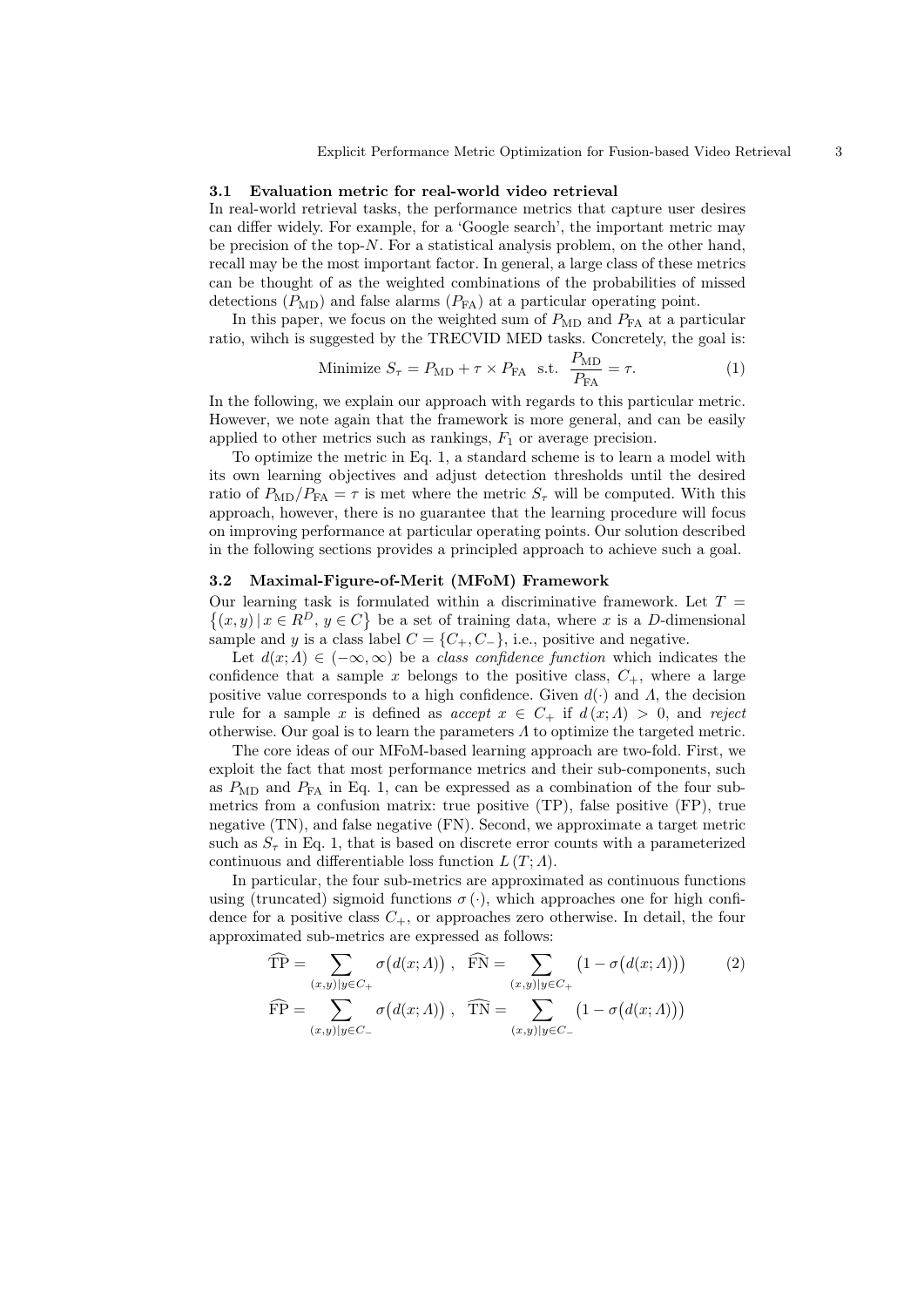

Fig. 1. Iso-contour curves of the loss function  $L(T; \Lambda)$  defined in Eq. 4 when  $\tau = 2$  and  $\gamma = 1$ . The dashed straight line corresponds to a iso-ratio  $P_{MD}/P_{FA} = 2$ .

where the sigmoid function,  $\sigma(z) = (1 + \exp(-\alpha \cdot z))^{-1}$ , is parameterized by a positive constant  $\alpha$ . Then, the overall loss function L is formulated from approximate sub-metrics  $(\hat{\cdot})$  using a mapping function  $f(\cdot)$  as follows:

$$
S_{\tau} \approx L(T; \Lambda) = f\left(\widehat{\text{TP}}, \widehat{\text{FP}}, \widehat{\text{TN}}, \widehat{\text{FN}} | \Lambda\right)
$$
(3)

The role of the mapping function  $f$  is to reconstruct the loss function  $L$  accurately from sub-metrics. In fact, if the given target metric is a simple combination of sub-metrics, a precise mapping  $f$  is possible; e.g., for the  $F_1$  metric where  $F_1 = 2TP/(2TP + FN + FP)$ . In some cases, however, the loss function may involve complex conditions such as the ratio constraint in Eq. 1, which needs approximation. We discuss this issue further in Sec. 3.3.

Finally, the optimal parameter  $\Lambda_{opt}$  that minimizes  $L(T; \Lambda)$  is learned by the generalized probabilistic descent (GPD) [12] algorithms.

In all, there are three steps needed for the MFoM framework to be properly used for problems at hand. First, an appropriate parameterized class-confidence function  $d(x; \Lambda)$  needs to be defined. The class of linear discriminant functions (LDF) is used in this work; but, in general, any parameterized function can be used [8] such as a kernelized discriminant function. Second, a good mapping function  $f$  needs to be designed to simulate the target metric. Finally, an effective constant  $\alpha$  which controls the slope of the sigmoid function needs to be selected. The larger  $\alpha$  is, the more accurate the approximations in Eq. 2. However, the smaller  $\alpha$  is, the smoother the overall approximation in Eq. 3. In practice, we observed that the choice of  $\alpha$  affects convergence speed, rather than accuracy, for most datasets with reasonable sizes.

## 3.3 Strategies for Complex Target Metric Approximation

In this section, we present how a good mapping function  $f$  in Eq. 3 can be designed to yield an accurate continous loss function  $L(T; \Lambda)$  for a given target metric, with focus on the example metric introduced in Eq. 1.

For cases where complex target metrics prohibit the use of precise mapping function  $f$ , our proposed method is to approximate the target metric as a combination of simpler sub-functions. This usually involves a set of parameters  $\Gamma$ which control the relative weights of sub-functions. Optimal values for  $\Gamma$  may be found through analytic approaches by minimizing the divergence between the resulting approximation  $f$  and the given target metric. On the other hand, good values for  $\Gamma$  can be found through cross validation as well. In fact, a more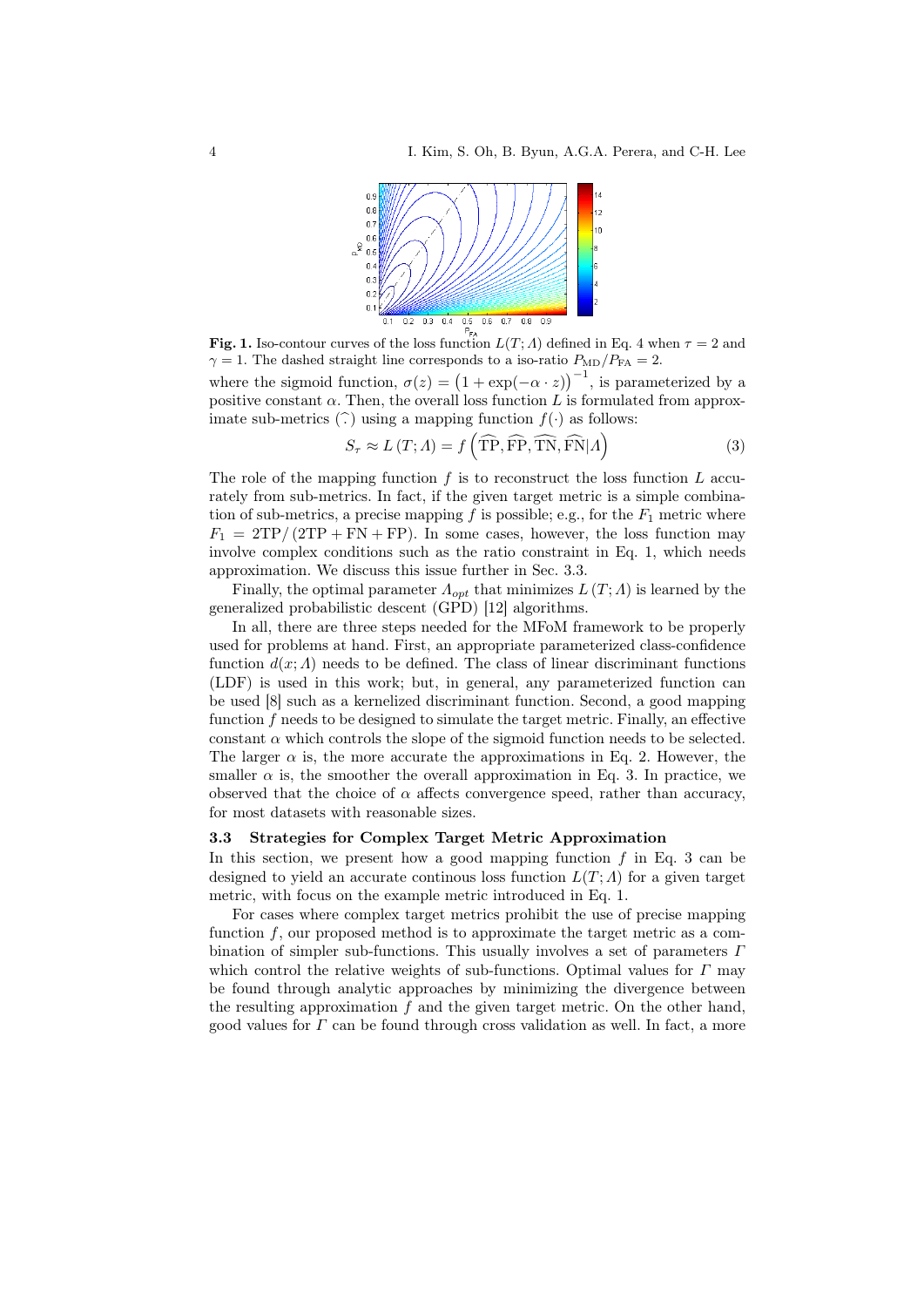complex scheme of dynamically varying  $\Gamma$  during learning can be beneficial. For example, in Eq. 1, an optimal value for  $\Gamma$  may differ according to varying values of  $P_{MD}$  and  $P_{FA}$  during learning steps. The investigation of diverse detailed learning strategies is beyond the scope of this work, so we focus on illustrating these ideas on a concrete example below.

For the example target metric in Eq. 3, a linear sub-function for weighted error rate  $\left[\widehat{P_{\rm MD}} + \tau \times \widehat{P_{\rm FA}}\right]$  can be incorporated in a straightforward manner where the approximations  $\widehat{P_{\text{MD}}}$  and  $\widehat{P_{FA}}$  are set to be equal to  $\widehat{FN}$  and  $\widehat{FP}$  (in Eq. 2) divided by the total number of positive and negative samples respectively. In addition, our mapping function should be designed to prefer user-specified target ratio  $\tau$  between  $P_{MD}$  and  $P_{FA}$ . To enforce such a ratio constraint, we include a sub-function  $R(\tau, P_{MD}/P_{FA})$  which monotonically increases loss with respect to the difference between a target ratio  $\tau$  and the exhibited ratio  $\overline{P_{MD}}/\overline{P_{FA}}$ . By incorporating both terms with a weighting parameter  $\Gamma = \gamma$ , the loss function  $L(T; \Lambda)$  that approximates Eq. 1 is finally defined as:

$$
L(T; \Lambda) = \left[ \widehat{P_{\text{MD}}} + \tau \times \widehat{P_{\text{FA}}} \right] + \gamma \times \left[ R \left( \tau, \widehat{P_{\text{MD}}} / \widehat{P_{\text{FA}}} \right) \right]
$$
(4)

With small  $\gamma$ , learning focuses more on minimizing the error rate; however, the learned model is less likely to show a desired target error ratio  $\tau$ , since the minimum value of the weighted error rate could be derived by reducing  $P_{FA}$  and sacrificing  $P_{MD}$ , especially when  $\tau$  is large. On the other hand, with large  $\gamma$ , learning will focus more on meeting target error ratio, and less on decreasing error rates. In this work, we set  $\gamma$  to a fixed constant by searching through cross-validation; this has shown promising results.

Among many options for the ratio constraint approximation term  $R$ , we found the following form to work well and used it in this work:

$$
R\left(\tau, \widehat{P_{\text{MD}}}/\widehat{P_{\text{FA}}}\right) = \left\{ \log\left(\tau\right) - \log\left(\frac{\widehat{P_{\text{MD}}}}{\widehat{P_{\text{FA}}}}\right) \right\}^2 \tag{5}
$$

The logarithmic squared form used above provides a computational advantage in that overall gradients can be easily computed as a sum of two terms (i.e., the gradients of  $P_{MD}$  and  $P_{FA}$ ), avoiding the complications potentially caused by the direct use of division  $P_{MD}/P_{FA}$ .

To showcase the quality of the approximation in Eq. 4, Fig. 1 illustrates the iso-contour curves of the loss function, along with the iso-error ratio line (dashed). It can be clearly seen that the designed loss function is correlated with and declines towards the iso-error ratio line. This implies that the minimum value of the loss function defined in Eq. 4 can be found near the iso-error ratio line and left-bottom of the plot through the gradient descent procedures.

#### 4 Late Score Fusion Framework

Our fusion-based video retrieval architecture is formulated within the late fusion paradigm. By late fusion, we mean that scores are computed independently by multiple base classifiers, one per feature type, and fusion classification is conducted on the computed scores. We use the MFoM approach to learn the fusion classifier parameters while explicitly optimizing target performance metrics.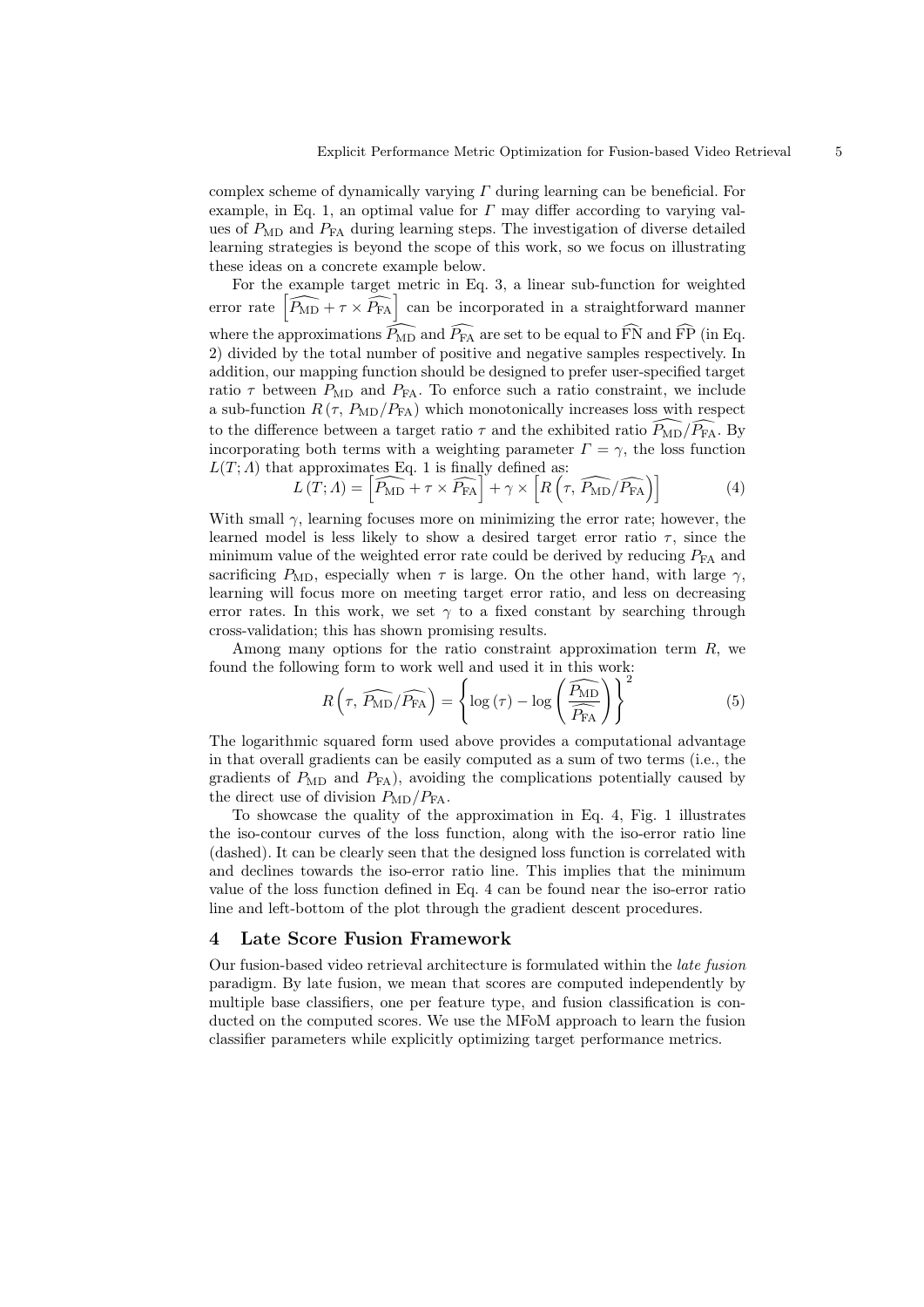#### 4.1 Training Discriminative Score Fusion

During training, each base classifier is trained in a one-vs-all manner as well, and is used to generate a single score for the target class. For base classifiers, we used SVMs and their estimated probabilities as base classifier scores.

For a fusion classifier, we used MFoM learning scheme and adopted LDF as our class-confidence function as  $d(x; \Lambda) = \sum_j \omega_j x_j + \omega_0$ , where x is the score vector from base classifiers. Accordingly,  $\overrightarrow{\text{M}\text{F}}_{OM}$  systematically learns the weights for each score dimension for the target class, while explicitly optimizing the desired performance metric. This way, the fusion classifier becomes confident when multiple base classifier scores are high, and vice versa.

### 4.2 Additional Non-Target Class Scores for Fusion Classifiers

To improve the performance of the fusion classifier further, we have investigated the use of additional non-target base classifier scores as inputs for 1-vs-All fusion classifiers, and observed consistent improvement in the final fusion classification. For example, we can incorporate the output by a base classifier trained for Birthday party for the training of a fusion system for the target class of Wedding. In this scheme, our fusion classifier uses  $(M \times K)$ -dimensional discriminative scores as its inputs, where there are  $K$  features and  $M$  base classifiers available. We believe the improvement is obtained because a fusion classifier systematically incorporates the correlation among event classes. Negative correlation as well as positive correlation could be helpful to acquire more discriminant power, i.e., high probabilities of outdoor event classes infer low confidence on indoor event classes. Fig. 5 illustrates the learned model parameters of fusion classifiers for the 10 test event classes from TRECVID 2011 MED. The details of this experimental results, in addition to the comparison of performance with and without the use of non-target scores illustrated in Fig. 2 are described in Sec. 5.

# 5 Experiments and Result Analysis

We have applied the proposed framework on two challenging large-scale consumer video datasets including TRECVID '11 MED [3] and Columbia Consumer Video (CCV) [2] datasets. Both the size and complexity of the datasets are beyond other alternatives such as YouTube Sports [11] or Holywood datasets [13].

Our proposed methods are compared against other standard fusion techniques [10,4] based on logistic regression (LR) and linear SVM. We also compare fusion results with and without non-target base classifier scores, as discussed in Sec. 4.2. For all experiments, performance measure in Eq. 1 has been used, with  $\tau = 12.5$  for TRECVID '11 MED and  $\tau = 10$  for the CCV dataset. For the training of comparative approaches, we have assigned the weights equal to  $\tau$ to positive samples. Operating points were selected on the training performance curves where the specified ratio  $\tau$  is satisfied. Finally, the performance metrics are computed at the selected operating points.

## 5.1 Results on TRECVID 2011 MED dataset

TRECVID 2011 MED corpus [3] provides an excellent test-bed for real-world video retrieval problems due to its large size (45K video clips) and huge interand intra-class content variability. For the MED task, there are 10 annotated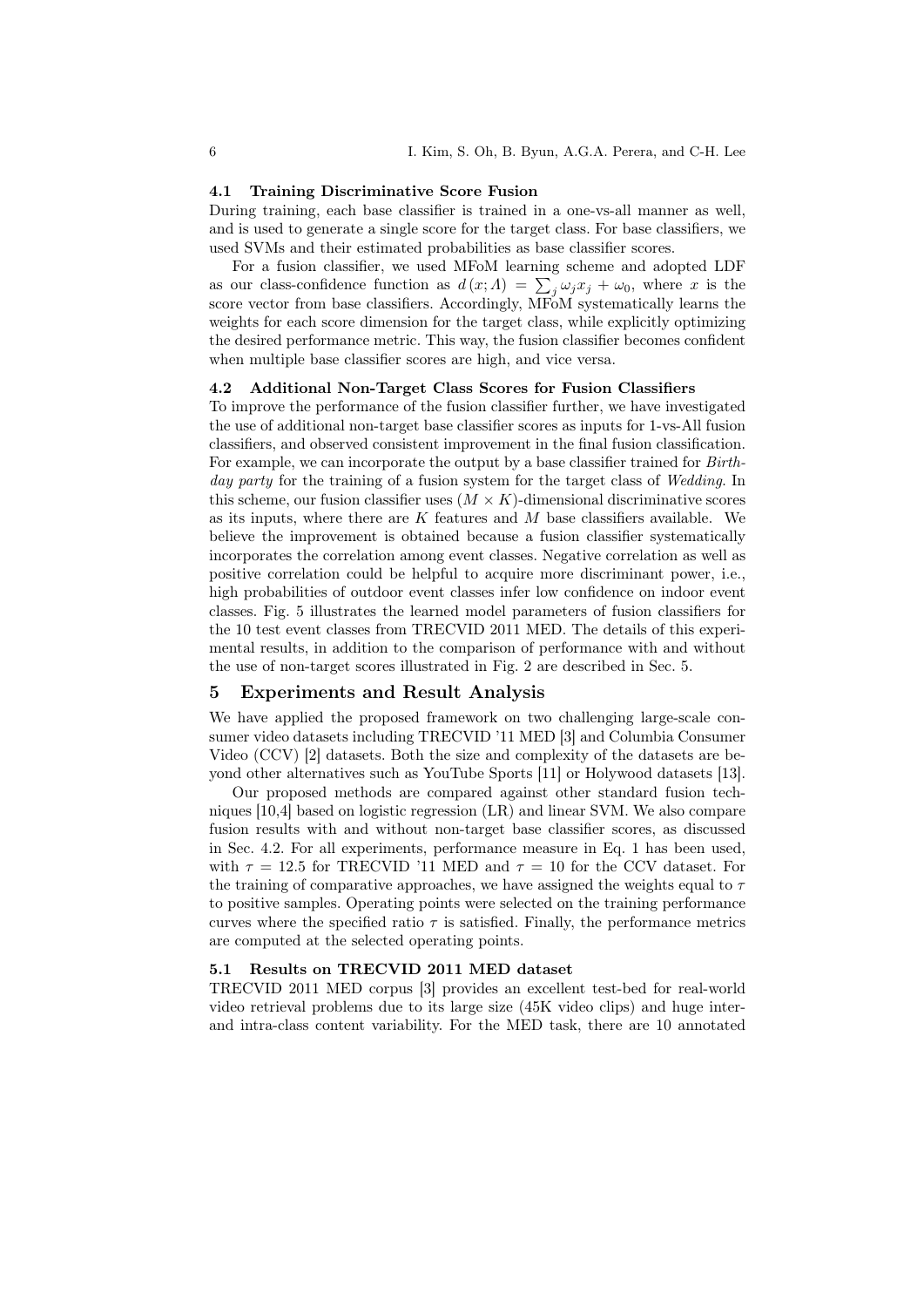

Fig. 2. Comparison of performance metrics (lower is better). Results by base classifiers, LR-, SVM-, and MFoM-based fusion with only target class scores ('\_S') and additional non-target class scores ( $(W)$ ) are shown; (Left) 10 classes and average from TRECVID 2011 MED and (Right) Average of 20 classes from the CCV dataset

event classes: E006-Birthday party, E007-Changing a vehicle tire, E008-Flashmob gathering, E009-Getting a vehicle unstuck, E010-Grooming an animal, E011- Making a sandwich, E012-Parade, E013-Parkour, E014-Repairing an appliance, and E015-Working on a sewing project.

Features and Base Classifiers. We used five types of features in our experiments: HoG3D [14], Object Bank (OB) [15], GIST [16], MFCCs [17], and ASMs [17]. HoG3D is designed to be a low-level feature which captures texture and motion within videos, while OB consists of 177 semantic object detectors. MFCCs and ASMs are low- or mid-level audio features. For HoG3D, MFCC, and ASMs, we aggregated them into a clip-level bag-of-words feature, and learned a SVM with a histogram intersection kernel (HIK). For OB, we aggregated the features using max-pooling across multiple frames, and learned a linear SVM. For GIST, we learned a linear SVM using per-frame features, and performed clip-level classification by averaging the scores over multiple frames (Note this paper is not focused on the specifics of the base classifiers, but rather on their fusion).

Comparison of fusion performance on the target metric. The overall performance is summarized in Fig. 2(Left) where lower bars indicate superior performance. For training of different fusion classifiers (MFoM, SVM, LR), identical base classifier scores were used where the results with and without non-target class scores are denoted by postfixes \_M and \_S respectively. It can be observed that Fusion MFoM M  $(S_\tau=0.7374)$  achieves the best performance consistently across all events, where it shows meaningful improvement of relatively 12.9% on average, against Fusion\_LR\_M ( $S<sub>\tau</sub>=0.8326$ ) and 7.3% from Fusion\_SVM\_M  $(S_{\tau}=0.7916)$ . A similar result holds when using only target-class scores ( $\Box$ S).

The benefits of explicit performance metric optimization by our methods can be examined in more detail by looking at the the detection error tradeoff (DET) curves [18] for three test event classes shown in Fig. 3(Left). For the three event classes, the DET curves of the proposed MFoM approach (red) is superior or comparable to the other approaches. The remaining seven event classes showed similar patterns. However, while MFoM performs better than the other methods around the operating point, it is not always better away from the operating point (e.g. E15 (solid) and E07 (dot-dash)). This is not unexpected, since the goal of our approach is to explicitly improve performance at the operating point.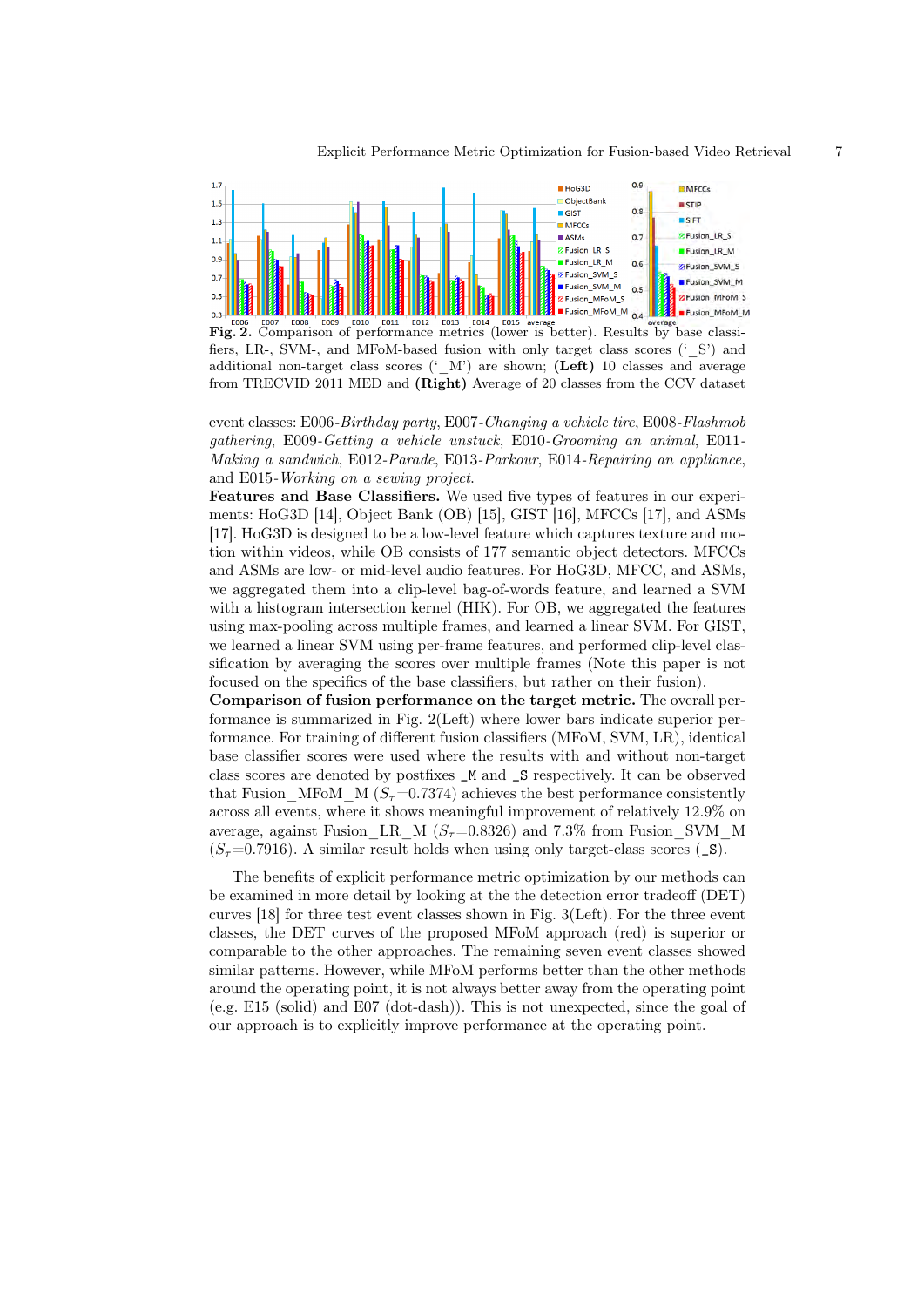

Fig. 3. (Left) Comparison among the fusion results for E007, E008, and E015. MFoM outperforms SVM and LR, especially along with the isoline of  $P_{FA}$  :  $P_{MD} = 1$  : 12.5. (Right) Comparison among the results by the base and fusion classifiers for E012.

In terms of training parameters, the MFoM fusion classifiers were trained with the following parameters:  $\alpha = 30$ , and  $\gamma = 0.2 \sim 0.4$ .  $\gamma$  varies across classes, and was determined by cross-validation. Similar cross validation schemes were used to identify optimal parameters for SVM and LR.

Performance of base classifiers and the effect of fusion. Among the individual features shown in Fig. 2(Left), HoG3D shows the best performance on average, especially for events with temporal dynamics, such as E012. Next, OB is followed, which is competitive for relatively static classes, such as E011. Notably, audio features are competitive for audio-rich events such as E006.

All the fusion methods consistently outperform base classifiers, showing the clear benefits of fusion. For example, Fig. 3(Right) illustrates the effect of fusion by the proposed algorithm for E012 in the DET plot. It is notable that the fusion of the visual features (blue line) is better than the individual visual features (HoG3D, OB, and GIST). Furthermore, the final fusion result (red line) is improved by additionally incorporating the audio features.

For a qualitative assessment, Fig. 4 shows the top retrieved results for E011 from the proposed fusion approach and the two base classifiers. It is interesting to see that the two visual features seem complementary. HoG3D captures textures of scenes as well as temporal dynamics, while OB outputs responses from object detectors. Accordingly, some of the top results by HoG3D are mainly triggered by only textures such as roads or plain background, while most of the top results by OB contain a vehicle in the middle. Combining textures of scenes and responses from object detectors, the fusion results show much better performance that mostly have a vehicle object and a consistency in spatio-temporal dynamics.

Model parameters and effect of additional non-target class scores. The learned model parameters of our MFoM fusion scheme are illustrated in Fig. 5. Each row represents 50-dimensional LDF parameters, which is composed of the weights for the 10-dimensional scores from each feature block. A high positive value indicates strong positive correlation of the corresponding score element to a target class, while a negative value implies a negative correlation. Diagonal structures are observed because base classifiers learned for the same target class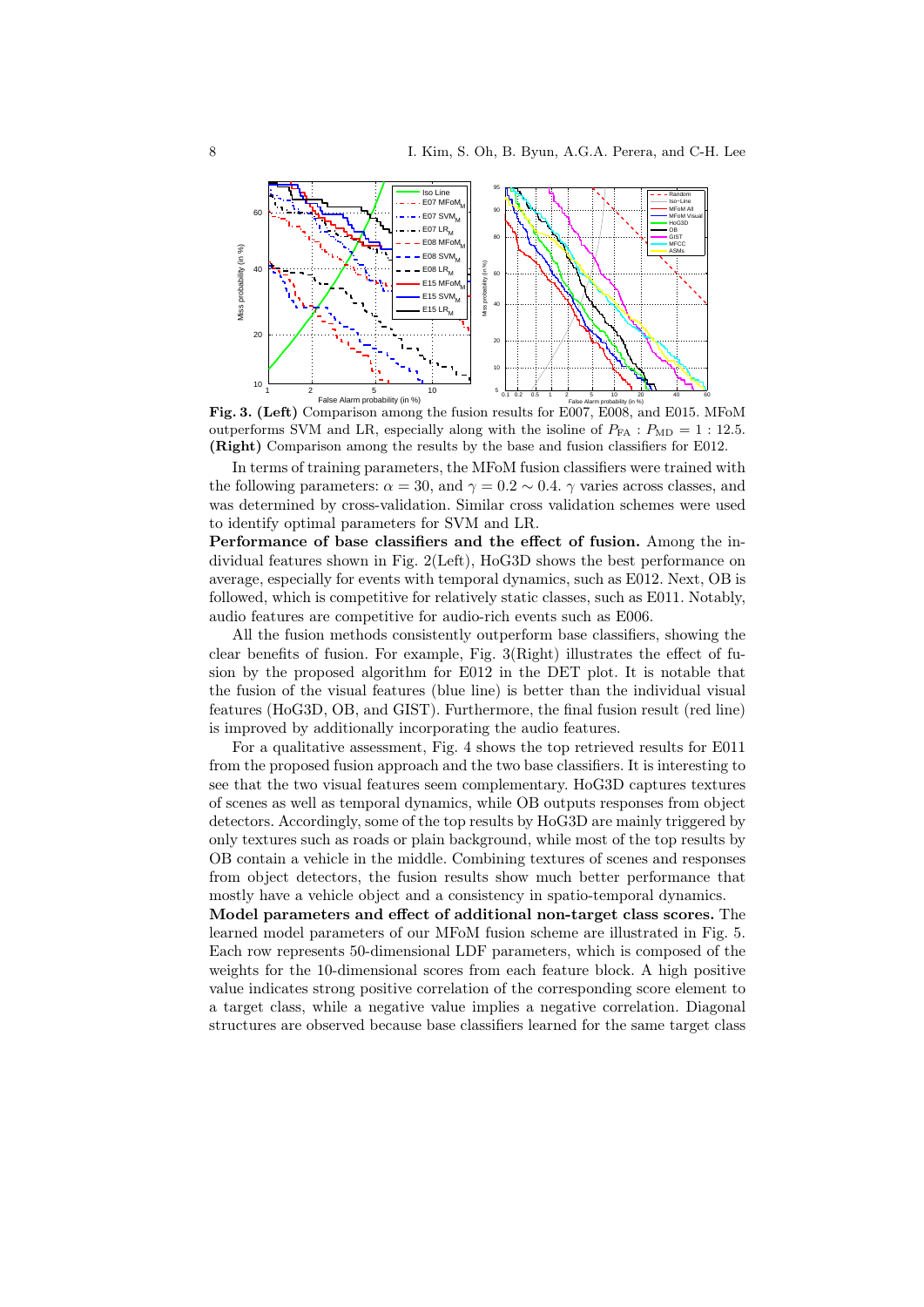

Top 30 results by fusion

OB; sorted from top-left to botom-right. True positives are marked with green boxes.<br>  $\frac{\text{MFCC}}{\text{ASM}}$ **GIST ASM** 



Fig. 5. Learned model parameters of LDF for the event classes E006–E015 on the MED dataset. Each row is the 50-dimensional model parameter of one-versus-all fusion classifiers for every event. Each column corresponds to one of 50 base classifiers.

are more discriminative, as expected. It is also interesting to see correlations between different event types. For example, the fusion classifier for E011 (row 6) shows positive correlation with ObjectBank base classifiers (column 11) for E006, perhaps because both events frequently occur in dining rooms.

#### 5.2 Results on Columbia Consumer Video dataset

As the second dataset, we applied the proposed fusion scheme on Columbia Consumer Video (CCV) dataset [2], which is another publicly available large-scale consumer video dataset. It includes 9,317 consumer videos in 20 complex event classes. In addition, it provides 3 types of precomputed bag-of-words features for SIFT, STIP [13], and MFCC.

We conducted identical experiments on CCV dataset. For all three types of features, base classifiers are learned using HIK SVMs. Then, LR-, SVM-, MFoM-based fusion classifiers were learned on top of the identical base classifiers. Experimental results on CCV dataset are summarized on Fig. 2(Right). Patterns identical to the results on TRECVID dataset has been observed for all 20 event classes. For brevity, only the average performance across all classes is shown here. Overall, there is an average gain of 10.1% and 6.3% achieved by MFoM fusion (MFoM M,  $S_\tau=0.5208$ ), over the LR fusion method (LR M,  $S_\tau=0.5637$ ) and the SVM fusion method (SVM  $M, S<sub>\tau</sub>=0.5536$ ), respectively.